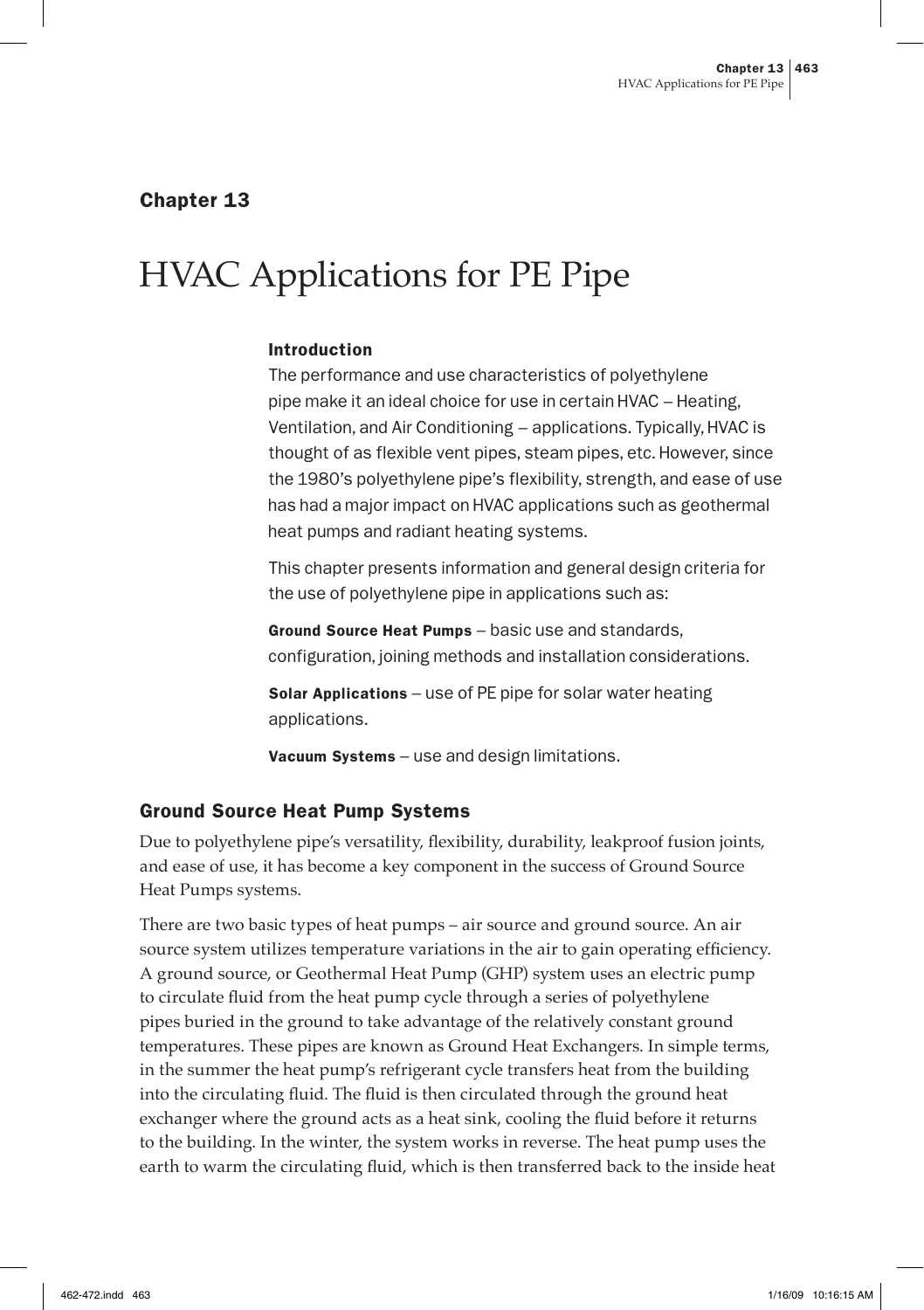exchanger. In addition to heating and cooling the air, a desuperheater can be added to this cycle that can provide most, if not all, hot water for use in the building as well.

The properties that control this process are based on the ability of the PE pipe to transfer heat either out of, or into, the system. The heat transfer by conduction mechanism that governs this system is the same as any heat exchanger. It is assumed that the ground is at a steady state condition. This type of heat transfer mechanism is governed by the basic equation:

 $q = (k A/x) (T_1 - T_2)$ 

#### **WHERE**

q **= Heat loss, BTU/hr** k **= Thermal conductivity, BTU/in/ft 2 /hr/°F**  $A =$  Heat transfer area, ft<sup>2</sup> x **= Wall thickness, inches** T1 **= Outside temperature, °F** T2 **= Inside pipe temperature, °F**

Note: The above equation only addresses the question of heat transfer through the PE pipe. Depending on the application (ground source heat exchange systems, snow melting, radiant heating, etc.) there are other factors that may have a significant influence on the accuracy of the heat transfer calculation including the thermal conductivity of the surrounding embedment material, the inside and outside film coefficients of the pipe and perhaps others. Therefore it is recommended that such calculations should be referred to engineers who are expert in this field.

Polyethylene itself is typically considered an insulator and holds heat rather well. However, in this application, the benefits of the polyethylene pipe far outweigh this performance characteristic. There are many other variables that need consideration when designing a GHP system. Most manufacturers have software available to aid in the determination of the size of the unit and the footage of pipe needed for the geothermal heat exchanger.

Geothermal heat pumps are very economical to operate and can save a substantial amount of money in operating costs over the life of the system. It has been reported $(1)$ that a traditional furnace uses one unit of energy but returns less than one unit back as heat. A ground source heat pump uses one unit of energy but returns as much as three units back as heat. The polyethylene pipe acting as the heat transfer medium in the ground helps make this possible.

## **Types of Ground Heat Exchangers**

There are two basic types of heat exchangers: open and closed loop systems. Both can be configured several different ways depending on the size of the system, surrounding land, or availability of a large open water source.

Open systems require a suitable supply of water where open discharge is possible. This type of system uses the HDPE pipe to bring fresh water to the heat pump, and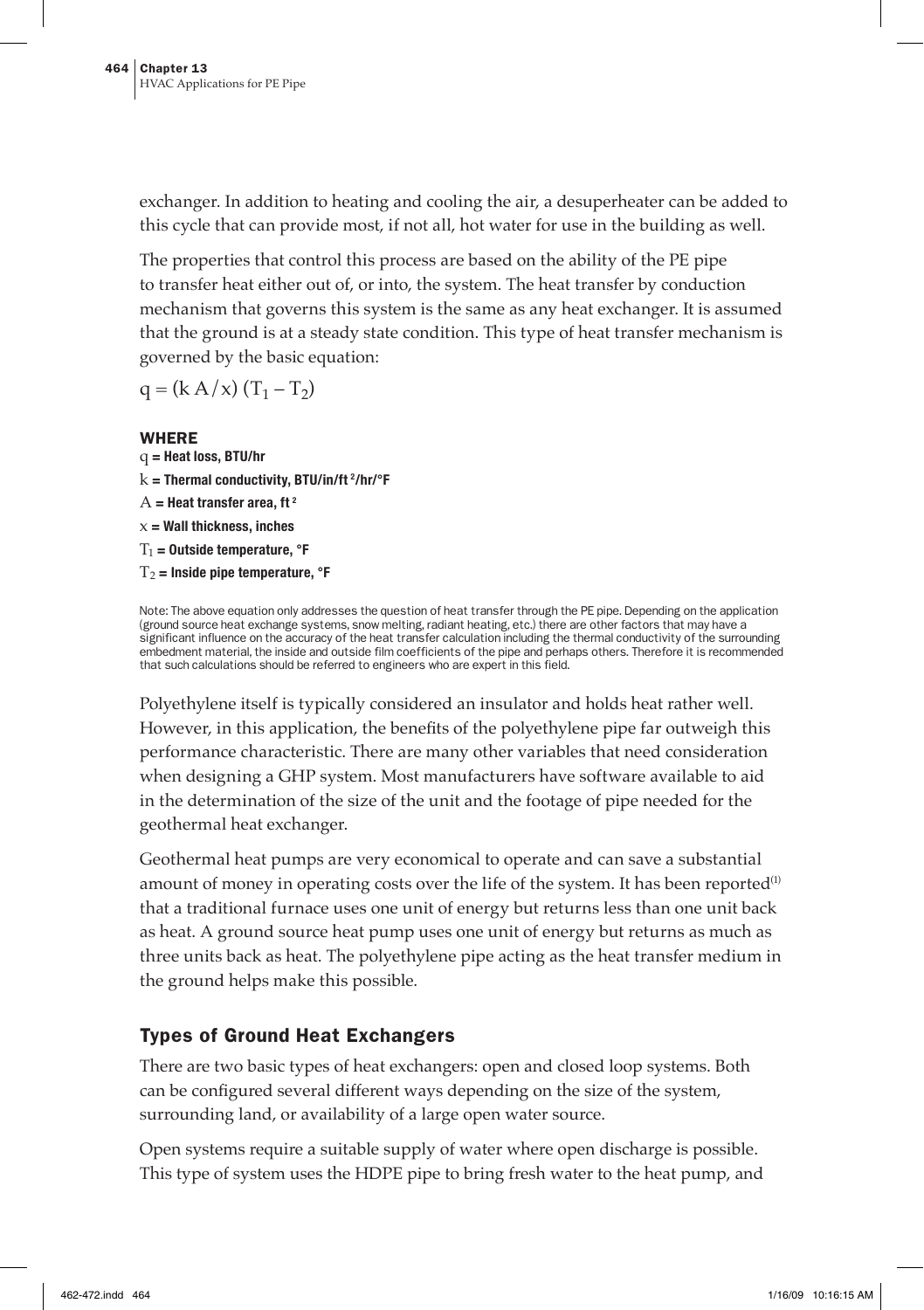then discharges the water back into the water supply. Only fresh water is used, and there is no need for a special heat transfer or antifreeze solution. A key PE pipe design consideration for an open system is the fact that the system will have a suction and discharge loop. This means the pipe may need to be designed to handle negative vacuum pressures and positive pumping pressures.

The more common type of GHP installation is a closed loop system. A closed system is just that — a "closed loop" recirculating system where the HDPE pipe circulates an "antifreeze" solution continuously. This type of system can be installed several different ways such as: a pond loop system, a vertical loop system, or a horizontal (slinky) loop system. Each of these types of installation utilizes the basic performance benefits and versatility of HDPE pipe to get the most beneficial type installation for the surrounding conditions.



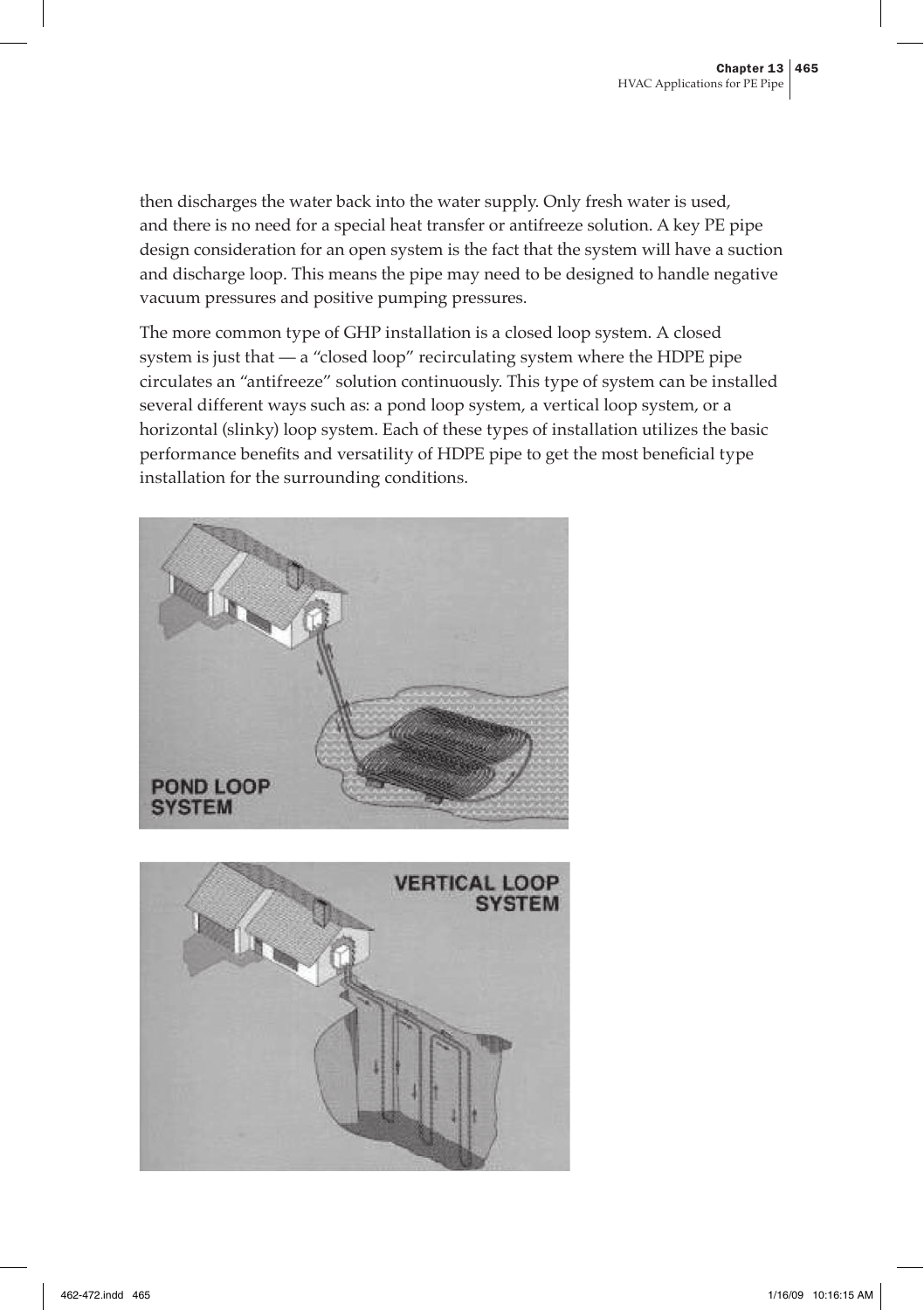

## **Pipe Specifications and Requirements**

PE is the material of choice for the pipe in the heat exchanger for ground source heat pump system. The International Ground Source Heat Pump Association (IGSHPA) has developed some design and installation standards for the HDPE pipe that is required for a geothermal heat exchanger. For further details, refer to the latest edition of the IGSHPA publication "Closed Loop/Geothermal Heat Pump Design and Installation Standards.

The recommended specification takes into account the optimum performance based on the need to make sure the pipe and fittings can handle the pressures and stresses involved in the application, as well as the heat transfer requirements for the heat exchanger itself. Heavier wall pipe may be able to handle higher pressures and stresses, but the thicker wall lowers the heat transfer efficiency with the ground. All of these parameters must be balanced. When designing the PE pipe heat exchanger, maximum operating pressures and temperatures, as well as head and surge pressures must be taken into account.

For closed-loop geothermal heat exchangers, even though a high stress crackresistant PE material is required, it is appropriate to make sure the antifreeze solution used in the heat exchanger does not adversely affect the stress crack performance of the pipe and fittings. The antifreeze solution manufacturer should be able to supply this information.

More information on the design of PE pipe systems for pressure, surges, flow capacities, etc. can be found in the Design of PE Piping Systems chapter of this Handbook.

# Pipe Joining Methods

PE pipe can be joined by several different methods. One of the outstanding features of PE pipe is its ability to be heat-fused, producing a 100% leakproof joint that is as strong, or stronger, than the pipe itself.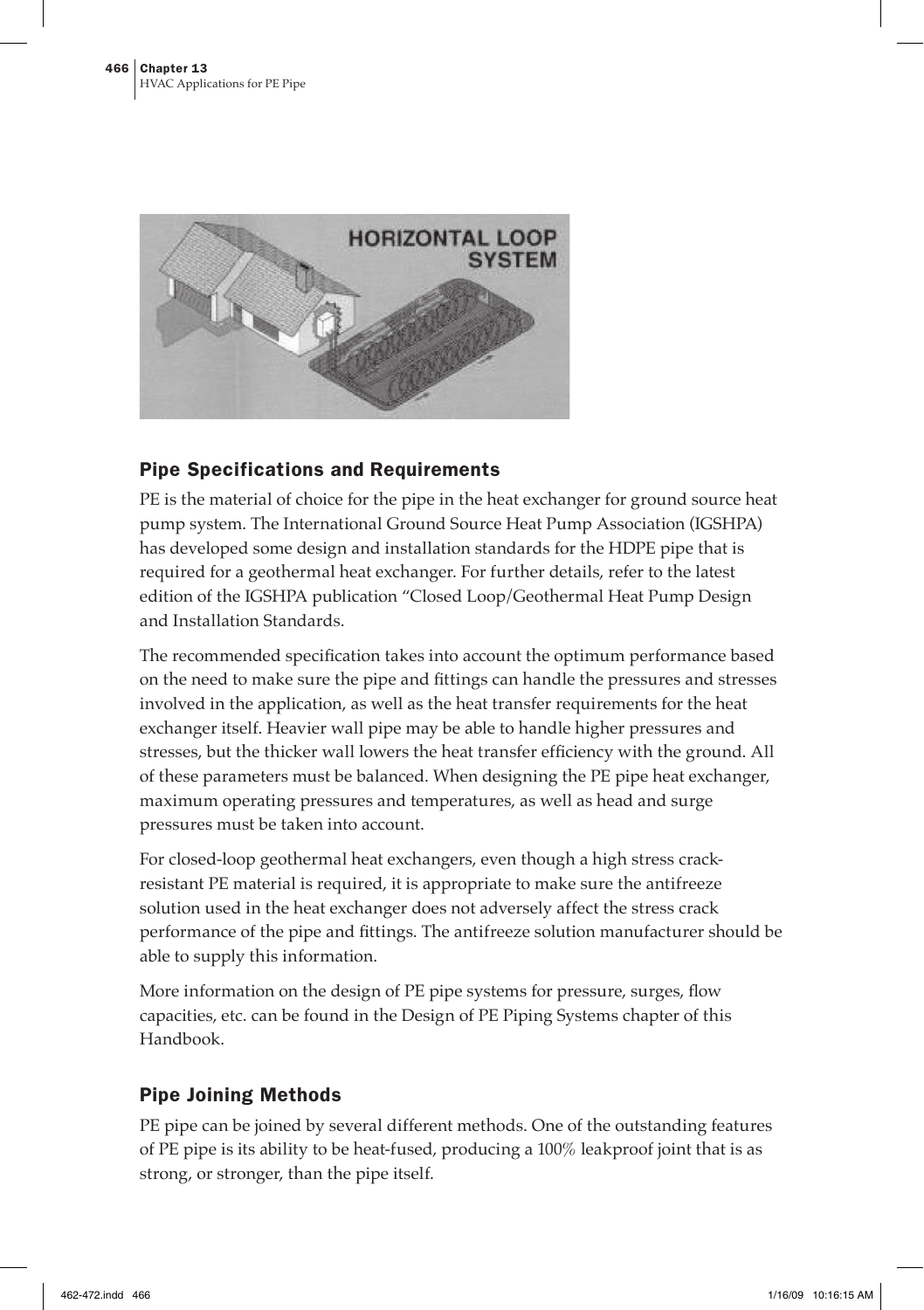IGSHPA recommends acceptable methods for joining as 1) a heat fusion process, or 2) stab-type mechanical fittings to provide a leak-free union between the pipe ends that is stronger than the pipe itself. This type of mechanical joint is also known as a Category 1 mechanical joint according to ASTM D 2513, Standard Specification for Thermoplastic Gas Pressure Pipe, Tubing and Fittings.

In addition, it is recommended that fusion transition fittings with threads must be used to adapt to copper pipe or fittings. Fusion transition fittings with threads or barbs must be used to adapt to high strength hose. Barbed fittings are not permitted to be connected directly to the PE pipe, with the exception of stab-type fittings as described above. All mechanical connections must be accessible.

Since mechanical connections must remain accessible, fusion joints are preferred wherever possible. Butt, socket or electro-fusion is used to join individual sections of pipe. "U-bend" fusion fittings are used for creating the return line in vertical bores. In fact, it is common for polyethylene pipe made for geothermal heat exchangers to be double wrapped on a coil and the "u-bend" fitting fused on at the factory. This makes insertion into a vertical bore very quick and easy. Sidewall fusion can be used to join parallel pipe loops to a header. All fittings must be pressure rated for the expected operating and surge pressures, and joined according to the manufacturer's recommended procedures. This is a critical feature since this joint will be at the bottom of a well and grouted into place. Repair of a leaky joint in this location would be very difficult. However, this is a rare problem due to the nature of the fusion procedure and the dependability of the joints made using this process. Extensive information on joining PE pipe can be found in the PE Joining Procedures chapter of this handbook.

## Pipe Installation

As discussed previously, there are several types of installation choices for ground source heat pumps. It is important to follow the GHP manufacturer's requirements for the type of unit being used. This will define the amount of pipe needed for the particular installation and environment. However, there are some general guidelines for polyethylene pipe that will help assure a successful installation.

Generally, it is desired to keep the diameter of the HDPE pipe as small as possible, but not so small that pumping power to circulate the antifreeze solution becomes too great, thus losing the operating efficiency of the GHP. The smaller the diameter, the higher the surface to volume ratio will be, and the better chance for turbulent flow inside the pipe. Both of these conditions promote more efficient heat transfer. Most ground heat exchangers are constructed from ¾" to 2" diameter pipe. The headers will be 1  $\frac{1}{4}$ " to 2", and the individual loops will be  $\frac{3}{4}$ ", 1" or 1 $\frac{1}{4}$ ". The amount of pipe utilized varies depending on environmental conditions and how much heating or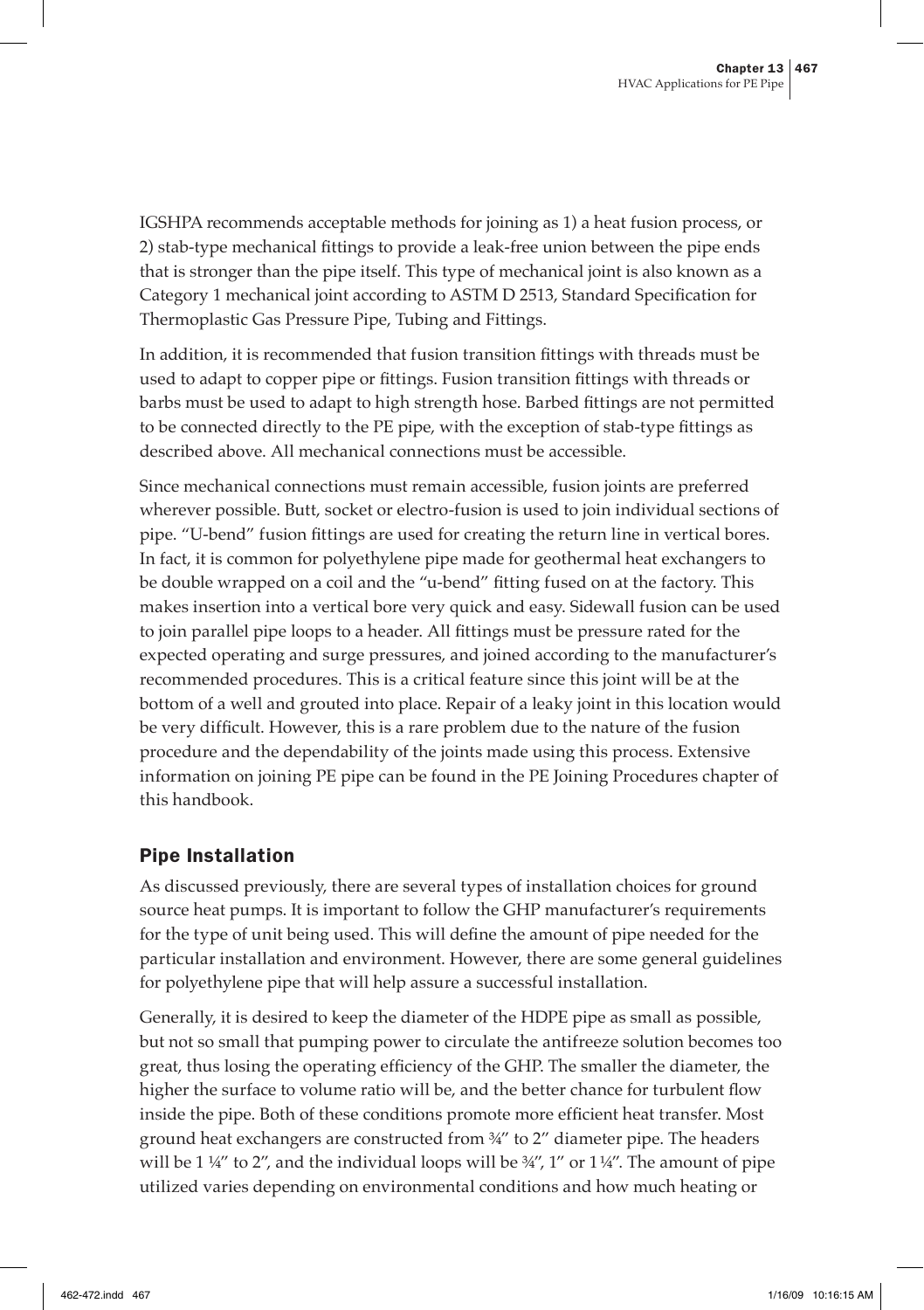cooling capacity is needed. As an example, a typical 3-ton ground heat exchanger may use 200 feet of headers and 400 feet for each parallel loop.

If trenching for a horizontal installation or header system, avoid sharp bends around corners. Pipe manufacturers have a minimum bend radius that will assure that the pipe is not overstressed. If a sharp corner is needed, utilize an elbow fitting. Remove any sharp rocks from backfill material. Long-term contact between the polyethylene pipe and a sharp object could lead to premature failure of the pipe. Even though PE pipe has very high stress-crack resistance, it is a good idea to minimize this kind of contact. The addition of sand in the bottom of the trench and preferably all around the pipe will help minimize incidental contact with sharp objects. It is also possible to plow the pipe directly into the ground using a vibratory plow. This works well up to 3-4 feet depth in areas with loose or unstable soils, and where there is not an excessive amount of rocks that could impinge on the pipe over time.

Vertical bores for ground heat exchangers are typically much simpler than drilling a water well. Generally casing is not needed if the borehole is sufficiently stable long enough to get the pipe loop installed. It is sometimes more economical to have several shallow bores rather than one deep bore. However, the bores need to be more than 50 ft. to be assured of reaching depths where ground temperatures are cooler and constant. Vertical bores must be backfilled appropriately to be sure the pipe loops have intimate contact with the soil or grout. If there are air gaps around the pipe, the heat transfer by conduction will be negatively affected.

For both types of installations leave a significant portion (3-5% of total length) of pipe extending from the bores or trenches to compensate for any relaxation from stretching, or contraction from temperature changes. Final connections to the header can be made after the system comes to steady state, usually within 24 hours. More detailed information on the installation and burial of PE pipe can be found in the Chapter entitled Underground Installation of PE Piping.

## Pressure Testing Ground Heat Exchanger

After installation of pipe is completed, but prior to backfilling and/or grouting, it is necessary to flush, purge and pressure test the system. Flushing any dirt or foreign matter that entered the piping during construction is necessary in order to minimize excessive wear on pumps and seals. Purging of any air pockets will make sure that all loops are flowing as intended and heat transfer will be optimized. Flushing and purging can be done at the same time.

Before charging the system with antifreeze, it is necessary to pressure test the system with water (not air) to make sure all of the joints and connections were done correctly. Testing with air is not recommended due to safety considerations. Failure of any part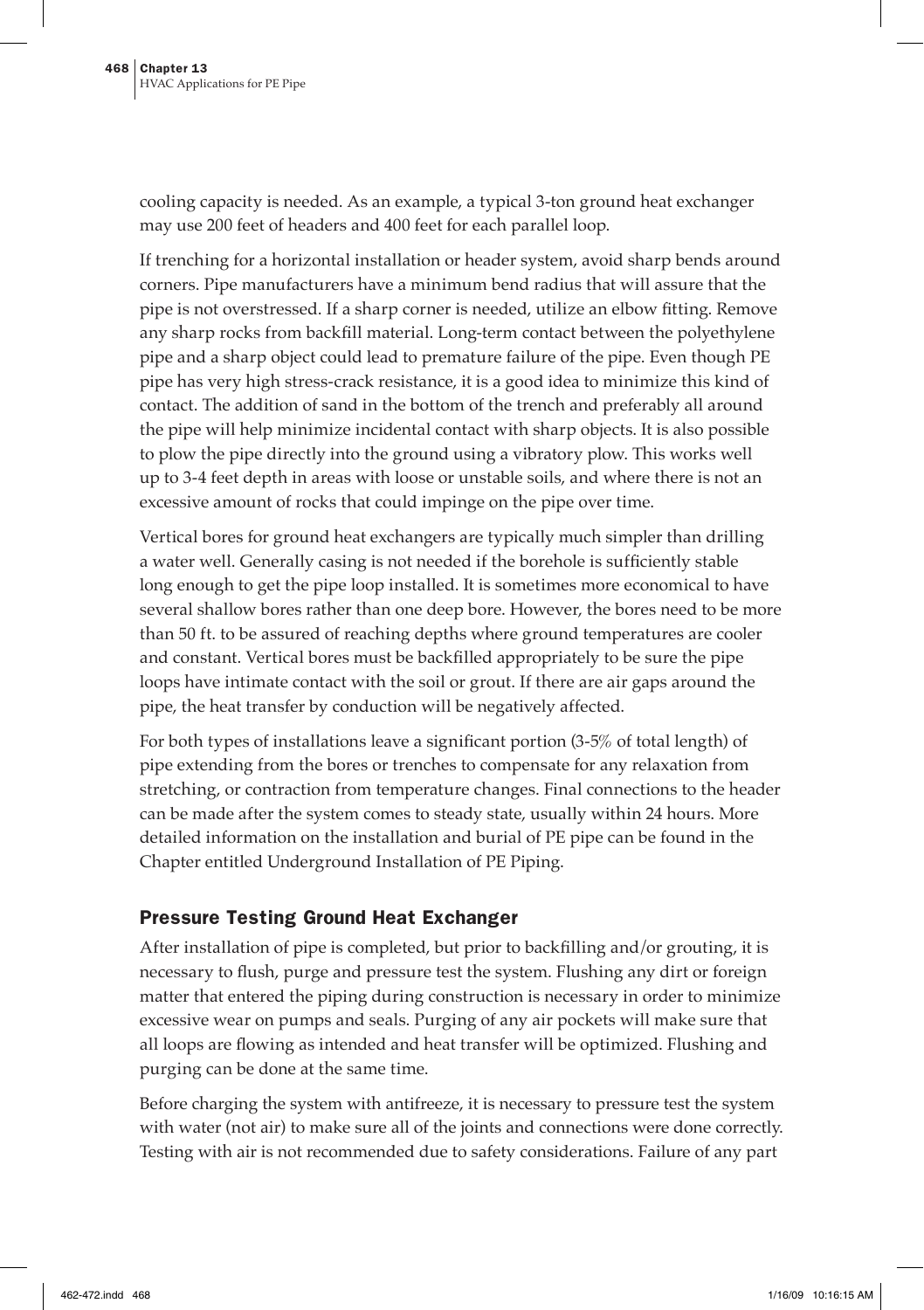of the system can be very dangerous due to the explosive nature of air under high pressure. It could result in serious injury to personnel in the area. Therefore, testing with air is discouraged. IGSHPA recommends that the heat exchanger be isolated and tested to 150% of the pipe design pressure, or 300% of the system operating pressure, whichever is less, when measured from the lowest point in the loop being tested. No leaks shall occur within a 30-minute test period. At this time flow rates and pressure drops can be compared to calculated design values. A minimum flow velocity of 2 ft/min. must be maintained for a minimum of 15 minutes to remove all air from the heat exchanger.

Since the PE pipe can expand slightly during this high level of pressurization, a certain amount of make-up water may be required. This is normal and does not indicate a leak in the system. If the pressure does not stabilize, then this may be an indication of a leak. Follow the pipe manufacturer's guidelines for pressure testing the system.

For additional information of Ground Source Heat Pump design and installation contact: International Ground Source Heat Pump Association (IGSHPA) www.igshpa.okstate.edu. American Society of Heating, Refrigeration, and Air-Conditioning Engineers (ASHRAE) www.ashrae.org.

# Solar Applications

The use of solar energy was virtually nonexistent 25 years ago, but has grown to become a significant industry in the United States. Most solar applications are geographically concentrated in the states with a high percentage of sunshine - California, Arizona, New Mexico, Colorado, and Florida.

Solar heating systems vary in size. The very simplest consist of nothing more than a black pipe lying in the sun connected to a swimming pool circulating pump. The more complex systems utilize collectors with 1, 2, or 3 layers of glazing plus piping and pumps. In addition, the latter systems may include heat transfer fluids, heat storage tanks, heat exchangers, and temperature and pressure controls. PE piping can play a major role in this application. Its combination of flexibility, high temperature properties, and resistance to freeze damage and corrosion are major advantages to this end-use. There are, however, precautions that should be taken to prevent misuse.

Check with the pipe manufacturer for recommendations on using PE pipe in solar applications.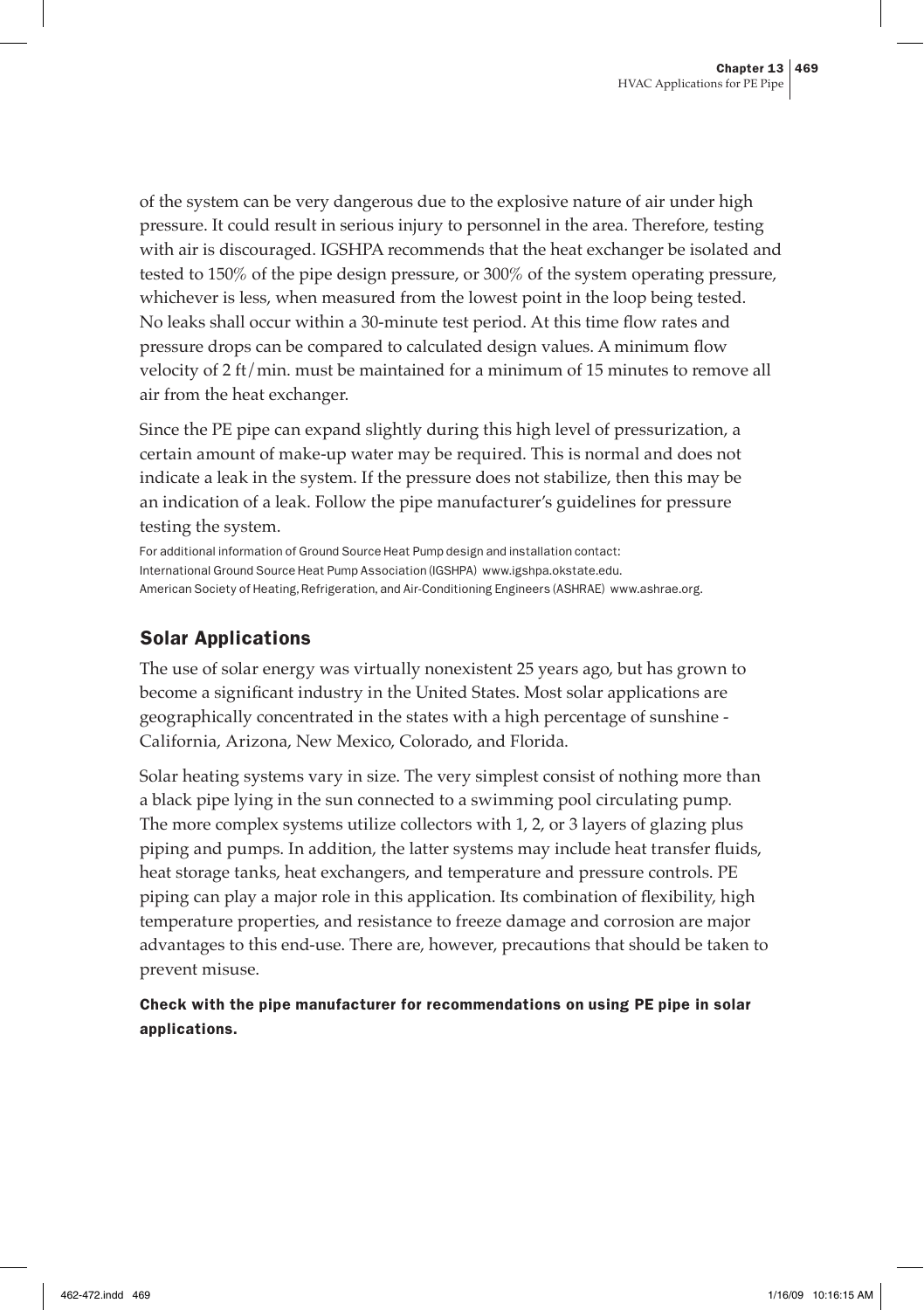## Features and Benefits

The performance benefits of polyethylene pipe in solar heating are:

**Ease of Installation** – Minimizing the overall cost of solar heating is important to make them viable alternatives and to expand customer acceptance. Polyethylene pipe and tubing is available in many sizes and lengths. Its versatility and flexibility allows installations to be made with the most cost-effective design.

Freeze Tolerant – Frozen lines can be a major problem. Although collectors are protected, supply lines need to be protected from freezing or they should be made of materials that are resistant to damage if water freezes. Polyethylene pipe can normally handle a full-freeze situation without cracking or splitting.

**High Temperature Resistance –** For continuous use, polyethylene pipe must be suitable for high temperature environments. Polyethylene materials for use at elevated temperatures are listed in PPI's TR-4. Currently, the maximum rated temperature for PE pipe designed for pressure applications is 140°F (60°C). For use at higher temperatures contact the manufacturer for recommendations.

# Collector Technologies

The most significant use of solar heating has been for swimming pool and space heating. Solar collectors are classified according to their water discharge temperatures: low temperature, medium temperature, and high temperature. Low temperature systems generally operate at a temperature of 110ºF and have a maximum stagnation temperature of 180ºF. Medium temperature collectors typically have discharge temperatures of 180-200ºF, but can generate stagnation temperatures of 280ºF, or more, for several hours. High temperature collectors routinely operate at temperatures of at least 210ºF and can generate stagnation temperatures of more than 400ºF. Pipe or tubing made of PPI listed pressure rated PE materials can be used directly with low temperature collectors with no special precautions. In addition, PE piping is being used extensively inside unglazed collectors where temperatures rarely exceed 110ºF on a frequent basis.

To protect against ultraviolet exposure damage and to increase efficiency, plastic piping for use in collector panels should contain a minimum of 2% carbon black of proper particle size and with good dispersion. The carbon black has a two-fold benefit. One, the right kind of carbon black in the proper levels and adequately dispersed protects the PE from UV degradation. Two, the carbon black aids in the absorption and retention of solar radiation, making the pipe more efficient in the collection of solar energy. Check with the pipe manufacturer for recommendations on long-term UV exposure resistance.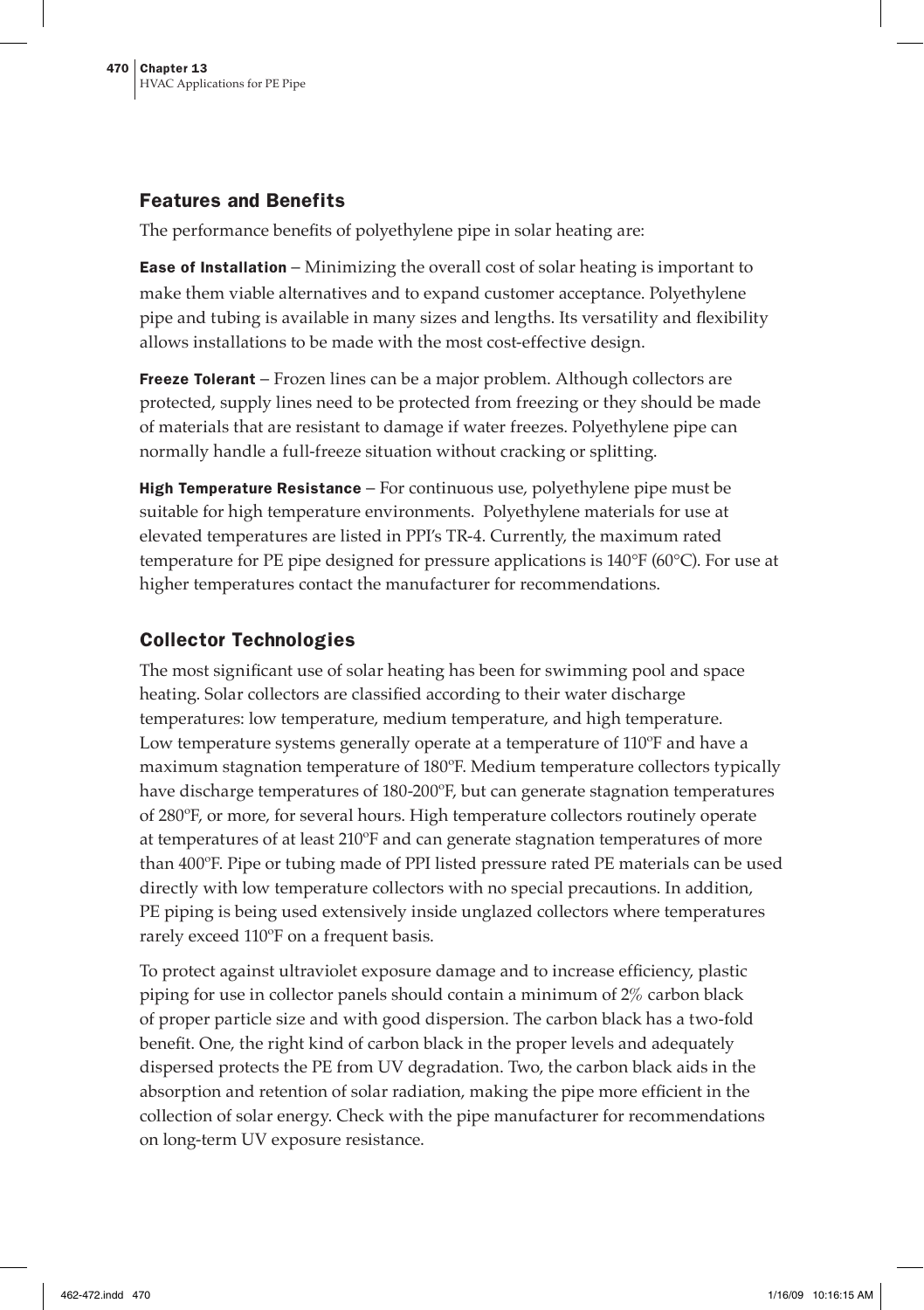Plastic piping should not be used in conjunction with high temperature collectors such as the evacuated tube or concentrating types because of their extreme temperatures. In between these two extremes are the systems with medium temperature collectors that constitute the bulk of the market. These glazed collectors are used for domestic hot water and space heating systems. Depending on the type of collector and system design, some special precautions should be taken. The major types of medium temperature systems are described in the following paragraphs along with appropriate precautions. Medium temperature systems are either passive or active types.

Passive systems use no pumps or mechanical equipment to transport the heated water. The breadbox (passive) design uses a tank placed under a glazing material. The tank is painted flat black or coated with a selective absorber to increase the solar energy absorption. The collector may be the primary storage tank or the storage tank may be in the house. In the later case, when a preset temperature is reached, water flows by gravity to the storage tank in the home and fresh water from the main is added to bring the system up to volume. In the thermosyphon passive design, a storage tank is mounted above a collector and cold water flows down into the collector. As the water is heated in the collector, it rises through thermosyphon action back up to the storage tank. Because of the large volume of water in the collector, passive solar systems are not subject to high stagnation temperatures. Thus, polyethylene piping can be used throughout, including a hook-up directly to the collector system.

Active solar systems utilize a pump to move heat transfer fluids through the collector. Some utilize potable water as the heat transfer fluid (open systems) while others use solutions such as ethylene glycol, propylene glycol, silicone oils, or hydrocarbon oils (closed systems). Hydrocarbon oil or silicone oils are generally not recommended with polyethylene pipe. In closed systems, heat is transferred from the heat transfer fluid to potable water by means of a heat exchanger in the hot water storage tank. There are many types of heat transfer fluids, and it is necessary to verify that the fluid being used is compatible and will not negatively affect the long-term performance of the pipe or other system components; refer to PPI TR-33 for further assistance.

#### **Precautions**

The extreme conditions encountered during stagnation can be a problem in active medium temperature collectors. As mentioned earlier, stagnation temperatures can exceed 280ºF in most active medium temperature collectors. Under no circumstances should any PE piping be used inside the collector, or in the system where it will be exposed to such temperatures.